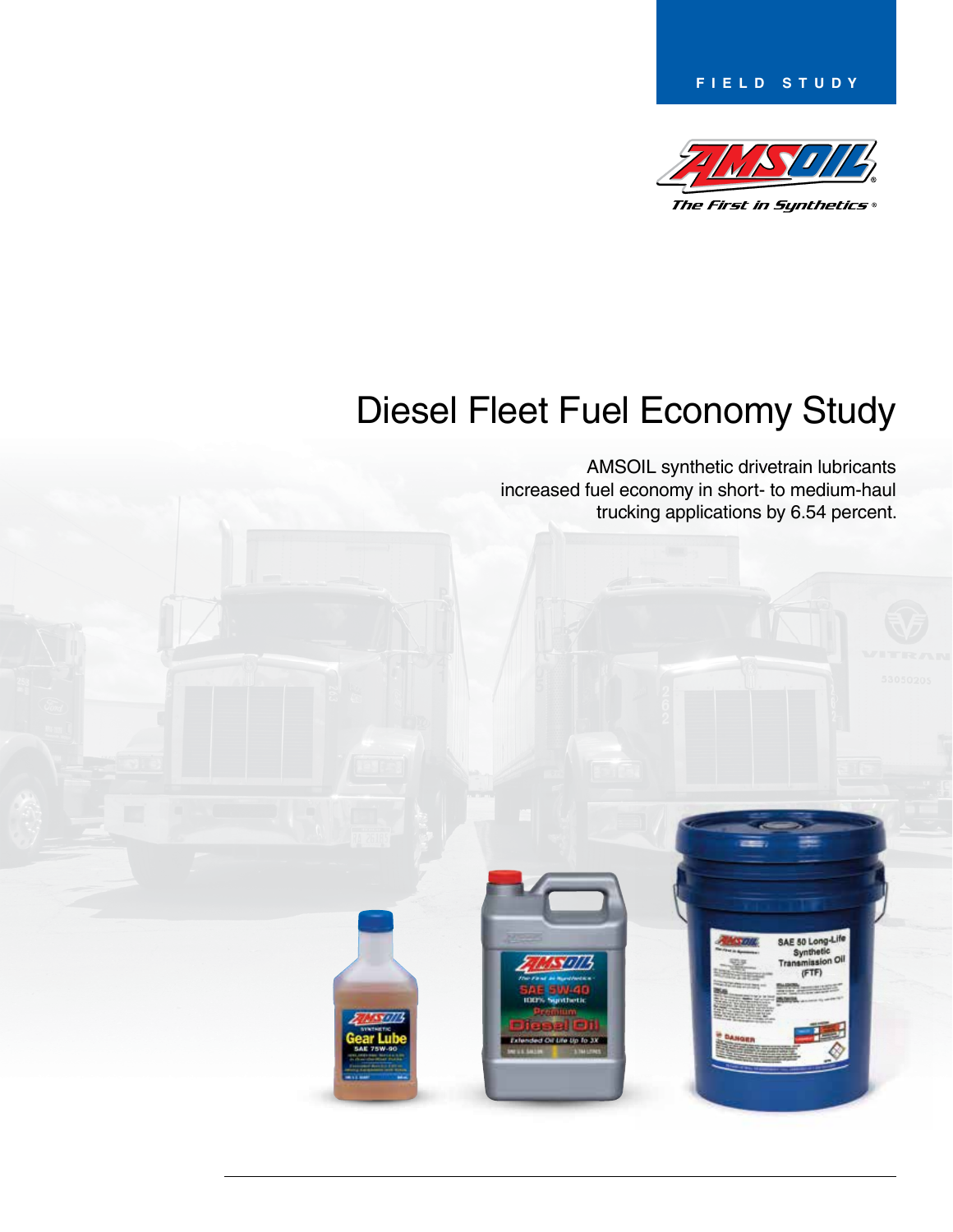### **Overview**

The rising cost of fuel continues to challenge the profitability of delivery services, beverage companies, energy providers and similar fleet operations. Administrators often must raise prices or apply surcharges to remain competitive, resulting in strained customer relations at best, lost business at worst.

Fleet managers have responded with interest in products capable of increasing fuel economy. Even slight increases result in significant cost reductions for fleets accumulating tens of thousands of miles annually. Synthetic lubricants continue gaining popularity due to their all-around increased performance compared to conventional lubricants. They are recognized as a cost-effective and legitimate contributor to increased fuel economy.

### **Objective**

Determine, using the SAE J1321 (TMC RP-1102) In-Service Fuel Consumption Test Procedure, whether or not AMSOIL synthetic lubricants provide increased fuel economy compared to conventional lubricants in short- to medium-haul diesel trucks.

#### **Method**

AMSOIL INC. simultaneously compared fuel consumption in two short- to medium-haul diesel trucks owned by Ford Motor Company and operated out of Ford's Rawsonville, Mich. fleet maintenance facility. Testing was conducted in accordance with the SAE J1321 (TMC RP-1102) In-Service Fuel Consumption Test Procedure. The procedure's primary goal is to eliminate all operating and environmental variables that may influence fuel economy. One truck, designated the control vehicle, operated on conventional lubricants throughout the procedure. The remaining truck, designated the test vehicle, was tested using AMSOIL synthetic lubricants.

*Note: The Texaco® conventional lubricants and AMSOIL synthetic lubricants used in this study, obtained in June 2011, were available to consumers at the time of testing. Testing was completed in July 2011. Results* do not reflect future formulation changes.

The SAE J1321 test consists of a baseline segment and a test segment. The baseline segment was conducted on a predetermined route representative of real-world driving conditions. Following each run, the total fuel consumed in the test vehicle was divided by the total fuel consumed in the control vehicle to produce a Test/Control (T/C) ratio. The average of three T/C ratios within a 2 percent range was used in calculating the final fuel economy results. The baseline segment's main purpose was to determine the baseline rate of fuel consumption in both the test and control vehicles while operating with conventional lubricants.

The test segment was conducted according to the same procedures, with the lone difference being installation of AMSOIL synthetic lubricants in the test vehicle's engine, transmission and front and rear differentials. Test runs were again executed until achieving three T/C ratios within a 2 percent range, with the average of the three T/C ratios used in determining the final results of the study. The average baseline and test segment T/C ratios were computed to determine the percentage of fuel economy improvement.

*Note:* The participation of the Ford fleet does not reflect an endorsement of AMSOIL INC. or of *AMSOIL products.*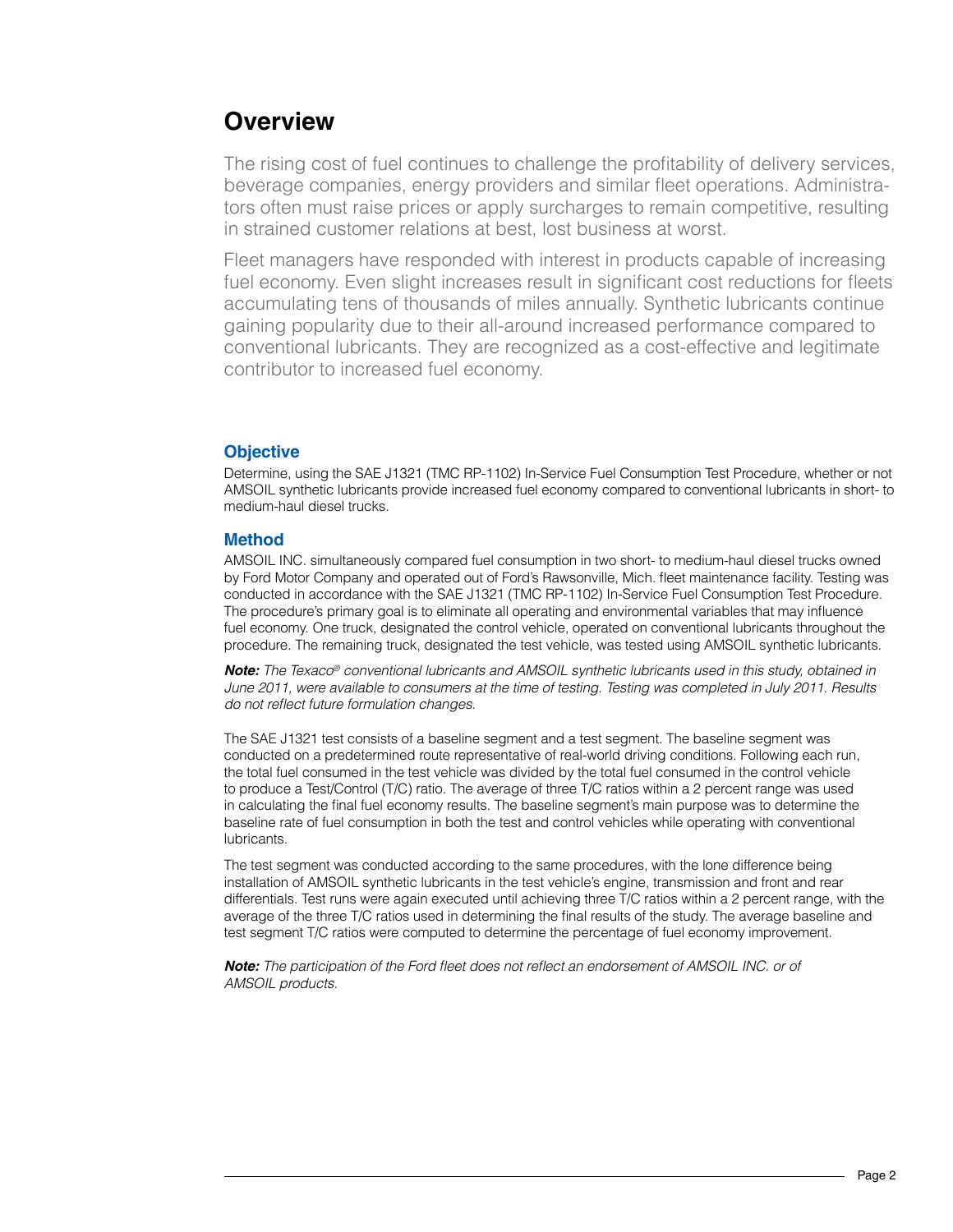### **Study Vehicles**

In a study of this kind, it is critical the control and test vehicles exhibit specifications as close to identical as possible. AMSOIL selected two vehicles from Ford's Rawsonville fleet with the following specifications:

|                                | <b>Control &amp; Test Vehicles</b> |
|--------------------------------|------------------------------------|
| Year                           | 2001                               |
| Make                           | Kenworth                           |
| Model                          | T800B                              |
| <b>Engine Make/Model</b>       | Cummins N14                        |
| <b>Rated Power, hp</b>         | 370                                |
| <b>Rated Speed, rpm</b>        | 1,800                              |
| Peak Torque, Ib. ft.           | 1,450                              |
| Peak Torque Speed, rpm         | 1,200                              |
| <b>Transmission Make/Model</b> | Eaton Fuller 10-Speed/Concept 2000 |
| Differential Make/Model        | Meritor/RT-40-145                  |
| <b>Differential Ratio</b>      | 3.73                               |
| <b>Tire Make/Model</b>         | Goodyear/G316 LHT                  |
| <b>Tire Size</b>               | 285/75R/24.5                       |
| Tire Pressure, psi             | 100                                |

The control vehicle's gross vehicle weight (truck and trailer) was 47,360 lbs., while the test vehicle weighed 47,200 lbs. Both had approximately 750,000 miles on their odometers. Thorough maintenance further equalized tire condition, brake condition and the overall mechanical integrity of each truck. To further limit variables that might affect fuel economy, each vehicle received new air and fuel filters, equalized accessory settings and grease throughout their chassis and driveshafts.

The trailers pulled by each vehicle demonstrated equally similar specifications:

|                           | <b>Control &amp; Test Trailers</b> |
|---------------------------|------------------------------------|
| Year                      | 2002                               |
| <b>Make</b>               | Wabash                             |
| <b>Model</b>              | DX253                              |
| <b>Type</b>               | Van                                |
| Height                    | 13'6''                             |
| Length                    | 53'                                |
| <b>Width</b>              | 102"                               |
| <b>No. Axles</b>          | 2                                  |
| <b>Tire Size</b>          | 295/75R/22.5                       |
| <b>Tire Pressure, psi</b> | 100                                |
| <b>Empty Weight, Ibs.</b> | 16,200                             |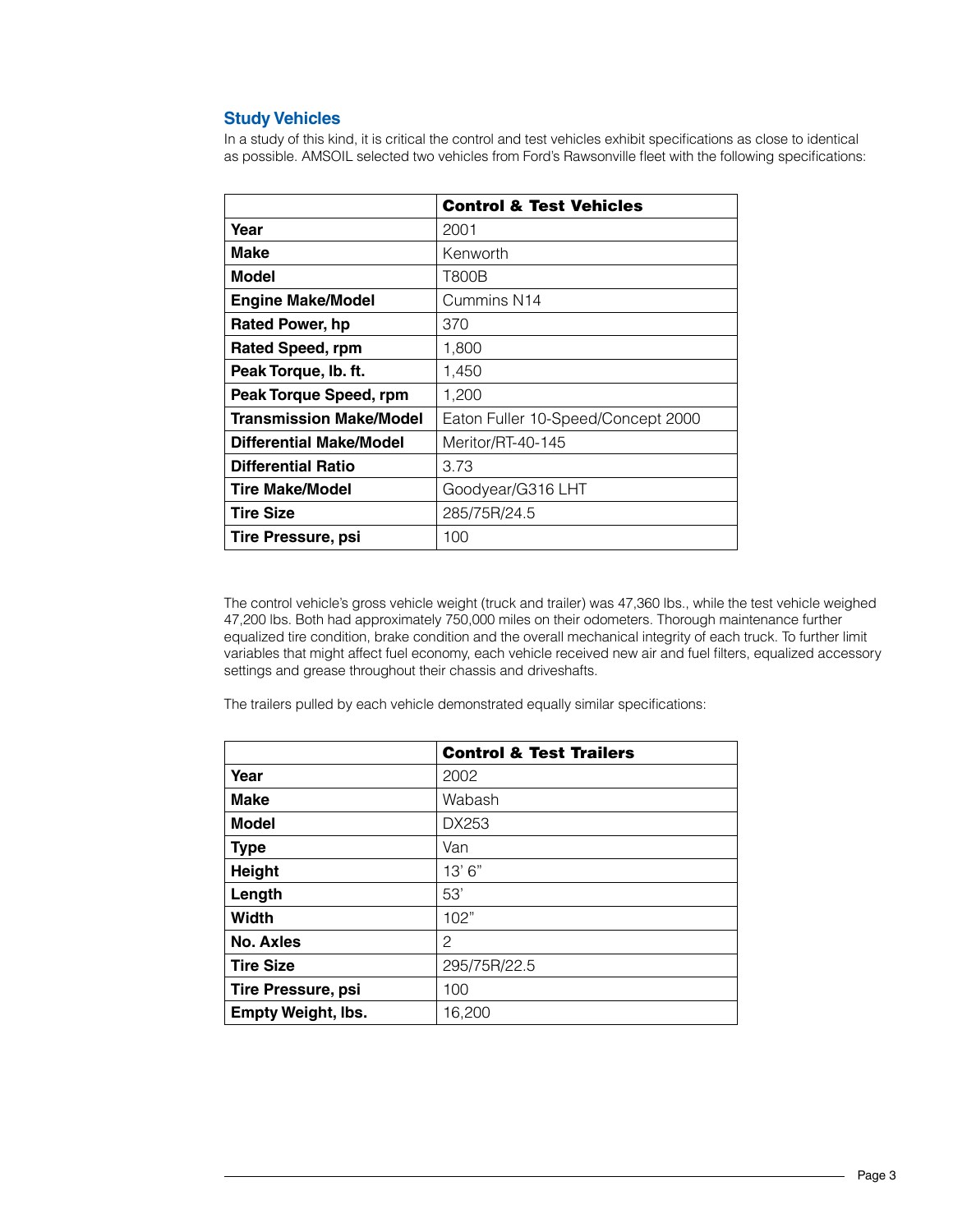### **Baseline Segment Lubricant Selection**

Prior to initiating the baseline segment, both the control and test vehicles underwent a thorough lubricant flushing procedure to remove the old engine oil, transmission fluid and front and rear differential fluid. The vehicles were first brought to normal operating temperature via on-road operation. After draining the fluids, the following conventional lubricants were installed due to their prevalence in the industry and their use in Ford's fleet:

**Engine:** Chevron's Texaco® URSA® Super Plus 15W-40

**Transmission:** Chevron's Texaco Multigear EP 80W-90

**Front and Rear Differentials:** Chevron's Texaco Multigear EP 80W-90

After installing the new lubricants, both vehicles were brought to normal operating temperature and immediately drained of their lubricants to ensure a complete flush. The same Texaco lubricants were again installed. Finally, the transmission alone was drained and refilled a third time following the same procedure to ensure a complete fluid exchange. With both vehicles suitably prepared, the baseline segment was initiated.

### **Driving Conditions**

To ensure consistency, the control and test vehicles followed identical procedures throughout the test. Each driver became familiar with the route and demonstrated methodical driving habits. During the procedure, both drivers achieved similar rpm prior to shifting and similar throttle positioning during acceleration. Each travelled within two miles per hour of the posted speed limit at all times, engaged the cruise control at the same position along the test route, braked appropriately and maintained an appropriate following distance to eliminate aerodynamic interaction.

### **Test Route**

A route representative of real-world, short- to medium-haul operations beginning and ending at Ford's Rawsonville, Mich. fleet maintenance facility was selected. The 40-mile route included approximately 3.4 miles of city driving and 36.6 miles of highway driving, with vehicle test speeds of 30 mph in the city and 60 mph on the highway. The route was designed to limit the instances of interrupted test speeds due to local traffic.

The first baseline test run began with an appropriate warmup period, after which both trucks were refueled from the same pump to ensure fuel consistency. The trucks immediately proceeded to the test's starting point and, once cued, began navigating the route. Upon completion, each truck was refueled to the bottom of its filler neck flange. Temperature, humidity, barometric pressure and other weather conditions were recorded, as well as fuel temperature, odometer mileage and data from each truck's engine control module (ECM). Fuel consumption measured by the ECM was recorded and used to calculate the T/C ratio for run number one. The trucks were then positioned at the starting point in preparation for run number two, and repeated the process until three T/C ratios within the acceptable 2 percent range were collected.

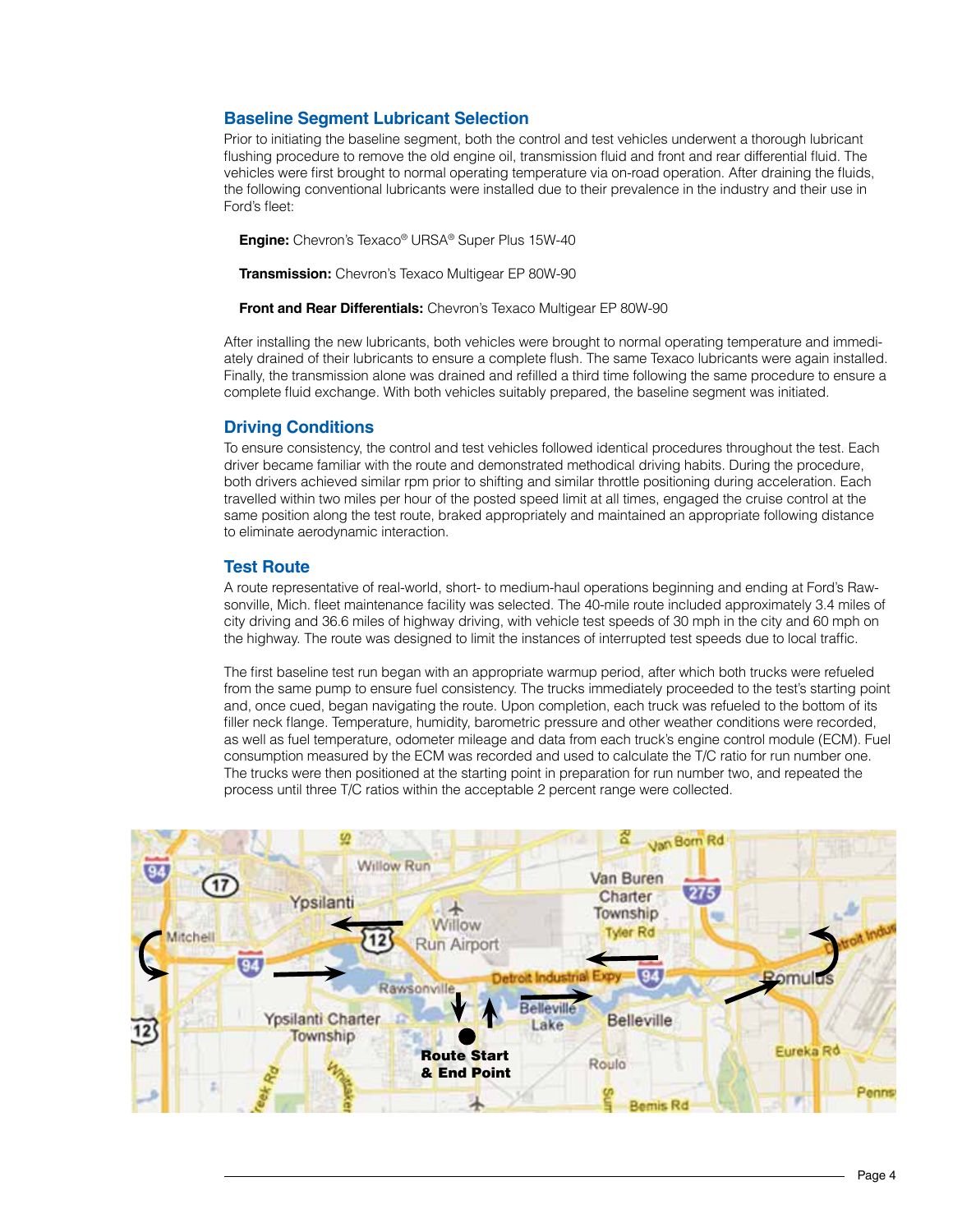### **Test Segment Lubricant Selection**

Upon completion of the baseline segment, both the test vehicle and the control vehicle executed a complete test run to reach normal operating temperature. The engine, transmission and front and rear differentials in the test vehicle were immediately flushed following the same guidelines followed prior to the baseline segment. The lone difference, however, was installation of the following AMSOIL synthetic lubricants:

**Engine:** Premium API CJ-4 5W-40 Synthetic Diesel Oil

**Transmission:** SAE 50 Long-Life Synthetic Transmission Oil

**Front and Rear Differentials:** 75W-90 Long-Life Synthetic Gear Lube

The test segment then began following the same route and procedures used during the baseline segment. Consecutive runs were completed until three T/C ratios within the acceptable 2 percent range were collected.

### **Results**

#### **Baseline Segment**

Fully grasping how fuel economy results are calculated using the SAE J1321 (TMC RP-1102) In-Service Fuel Consumption Test Procedure requires an understanding of how T/C ratios are calculated. Using Run 5 from Table 1 below as an example, dividing 5.90 (gallons of fuel consumed in the test vehicle) by 5.50 (gallons of fuel consumed in the control vehicle) produces the T/C ratio (1.07).

SAE J1321 requires conducting runs until three T/C ratios within a 2 percent range are achieved. This requirement helps eliminate statistical anomalies that skew final results. The baseline segment required five test runs to produce three T/C ratios within a 2 percent range. Those T/C ratios were averaged using rules for significant digits to produce the Average Baseline T/C Ratio (1.07). The ratio indicates for every 1.00 gallon of fuel consumed by the control vehicle (using conventional lubricants), the test vehicle (also using conventional lubricants) consumed 1.07 gallons of fuel. It is immediately evident the test vehicle displayed worse fuel economy during the baseline segment compared to the control vehicle despite both operating with the identical conventional lubricants under the same operating procedures. This portion of the test procedure identifies the natural differences in fuel consumption between identically equipped vehicles.



#### **Table 1 Baseline Segment Results**

*Acceptable 2 percent range*

\* Calculated using rules for significant digits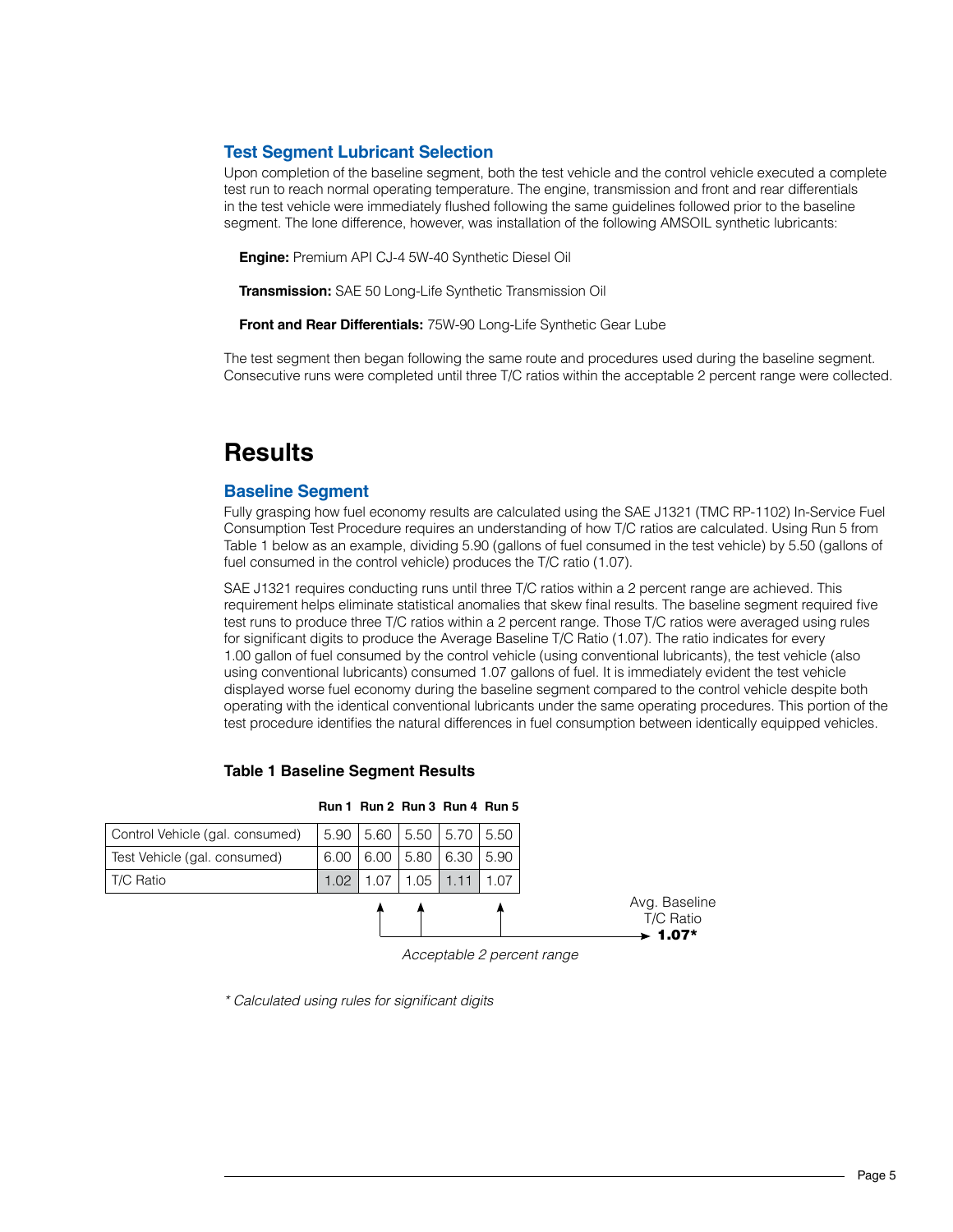### **Test Segment**

Immediately following the Baseline Segment, the test vehicle underwent the previously described flushing procedure prior to installation of AMSOIL synthetic lubricants. The control vehicle continued to operate with its original Texaco conventional lubricants installed. Test segment results are calculated in identical fashion. Because the first test run was completed only to allow each vehicle to reach normal operating temperature, the results were eliminated from consideration. Six subsequent test runs were conducted to achieve the three required T/C ratios. Run 6 was eliminated from consideration due to heavy traffic and stop-and-go conditions. Table 2 displays the results.

Averaging the three T/C ratios that fall within the acceptable 2 percent range produces an Average Test T/C Ratio of 1.00. This ratio indicates that for every 1.00 gallon of fuel consumed by the control vehicle (with conventional lubricants), the test vehicle (with AMSOIL synthetic lubricants) also consumed 1.00 gallon of fuel. Applying the natural differences identified in the baseline segment between the control vehicle and the test vehicle (which demonstrated worse fuel economy despite both having operated with conventional lubricants), the switch to AMSOIL synthetic lubricants resulted in increased fuel economy. Determining the exact percentage of improvement requires completing the equation shown below.

### **Table 2 Test Segment Results**

| $6.00$   5.70   5.80   5.70   5.70   5.70   5.80<br>Test Vehicle (gal. consumed)<br>$1.00$   1.05   1.04   1.00   1.04   1.00<br>1.05<br>T/C Ratio |                                 |  |  |  |  |  | Avg. Test<br>T/C Ratio |
|----------------------------------------------------------------------------------------------------------------------------------------------------|---------------------------------|--|--|--|--|--|------------------------|
|                                                                                                                                                    |                                 |  |  |  |  |  |                        |
|                                                                                                                                                    |                                 |  |  |  |  |  |                        |
| 5.70   5.70   5.50   5.50   5.70   5.50   5.80                                                                                                     | Control Vehicle (gal. consumed) |  |  |  |  |  |                        |

**Run 1 Run 2 Run 3 Run 4 Run 5 Run 6 Run 7**

*Acceptable 2 percent range*

|                           |  |  |  | **1.07 - 1.00 / 1.07 x 100% = $6.54\%$ |
|---------------------------|--|--|--|----------------------------------------|
|                           |  |  |  | <b>Improved</b>                        |
|                           |  |  |  | <b>Fuel Economy</b>                    |
| digits<br>st T/C Ratio) / |  |  |  | using AMSOIL                           |
|                           |  |  |  | <b>Synthetic</b>                       |
|                           |  |  |  | Lubricants                             |

\* Calculated using rules for significant d \*\* (Avg. Baseline T/C Ratio) - (Avg. Tes

(Avg. Baseline T/C Ratio) x 100%

1.00\*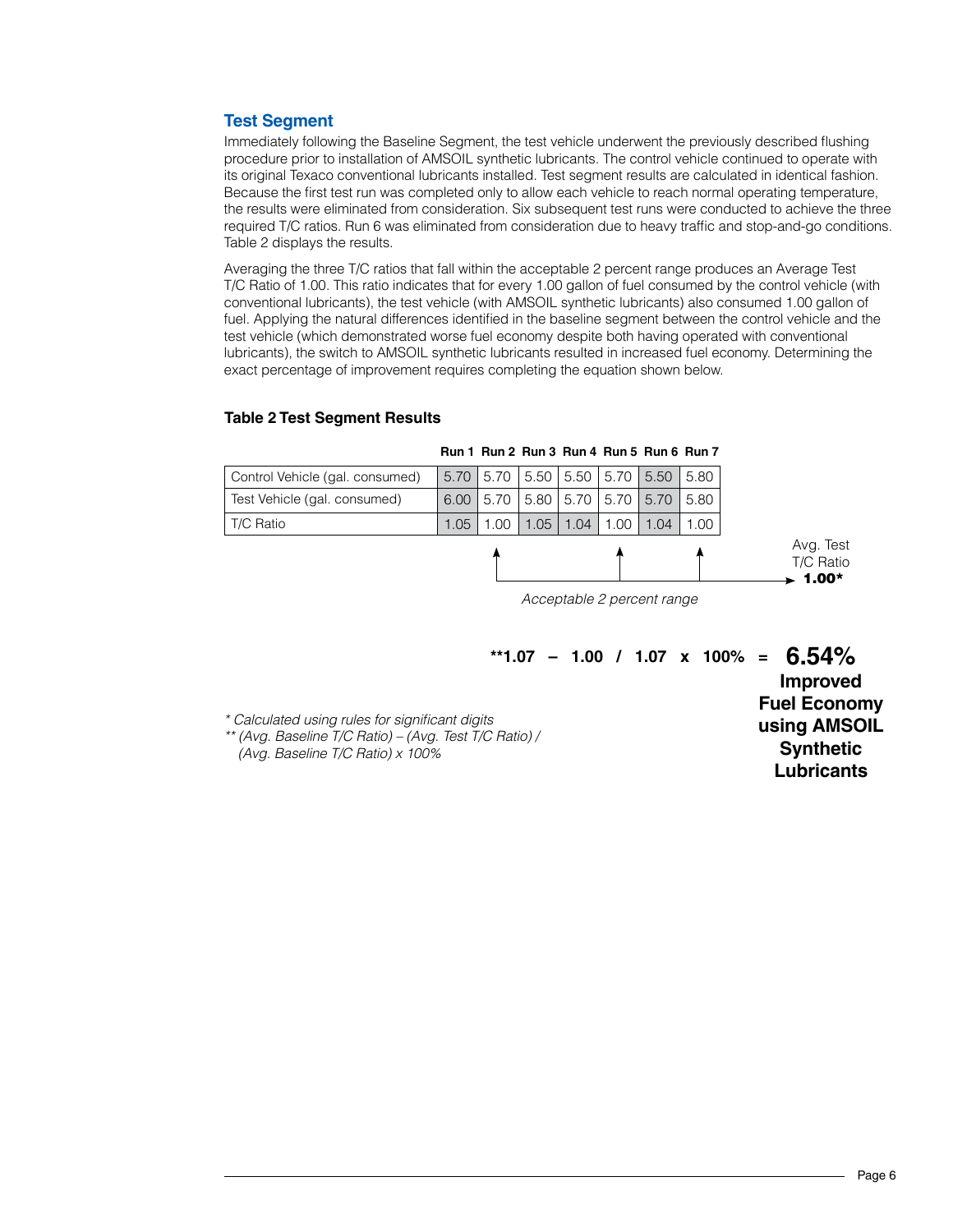### **Reduced Emissions**

A reduction in fuel consumption directly correlates to a reduction in exhaust emissions. The Environmental Protection Agency (EPA) establishes limits for diesel exhaust emissions, and the calculations below are derived from the 2010 limits that apply to model-year (MY) 2010 and newer vehicles. Many state and local governments have adopted these standards for older MY engines as well, which to meet require aftermarket exhaust-treatment devices, such as diesel particulate filters. Table 3 compares emissions levels from a single truck operating with conventional lubricants and the same truck realizing a 6.54 percent reduction in emissions operating with AMSOIL synthetic lubricants.

### **Table 3 Emissions Reductions**

|                                    | 2010 EPA<br>Limits |                 | <b>Annual Emissions Operating</b><br>with Conventional Oil* | <b>Annual Emissions Reductions</b><br><b>Operating with AMSOIL (6.54%</b><br><b>Fuel Economy Improvement)</b> |                |  |
|------------------------------------|--------------------|-----------------|-------------------------------------------------------------|---------------------------------------------------------------------------------------------------------------|----------------|--|
| Nitrogen Oxides (NO <sub>x</sub> ) | $0.2$ g/bhp-hr     | 228.8 kg/yr**   | 503.4 lb/yr                                                 | 14.9 kg/yr $^{\dagger}$                                                                                       | 32.7 lb/yr     |  |
| <b>Particulate Matter (PM)</b>     | $0.01$ g/bhp-hr    | $11.4$ kg/yr    | 25.1 lb/yr                                                  | $0.7$ kg/yr                                                                                                   | $1.6$ lb/yr    |  |
| Carbon Dioxide (CO <sub>2</sub> )  | 10.1 $kg/gal$      | 202,000.0 kg/yr | 444,400.0 lb/yr                                             | 13,130.0 kg/yr                                                                                                | 28,886.0 lb/yr |  |
| <b>Carbon Monoxide (CO)</b>        | 15.5 g/bhp-hr      | 17,732.0 kg/yr  | 39,010.4 lb/yr                                              | 1,152.6 kg/yr                                                                                                 | 2,535.7 lb/yr  |  |

*\* Based on 400 hp truck averaging 120,000 annual miles; achieving 6 mpg; and operating 11 hours/day, 5 days/week, 52 weeks/year*

*\*\** Sample Calculation: NOx = 0.2g/bhp-hr x 400hp = 80g/hr x 11hr x 5days x 52 weeks = 228.8kg/yr

*†* AMSOIL Reduction: NOx = 228.8kg/yr x 0.065 = 14.9kg/yr (reduction)

## **Conclusion**

Testing completed in compliance with the industry-standard SAE J1321 (TMC RP-1102) In-Service Fuel Consumption Test Procedure demonstrates use of AMSOIL synthetic lubricants can increase fuel economy in short- to medium-haul diesel applications and, in this case, did by 6.54 percent. The study was designed to eliminate environmental and operating variables as much as possible by using two nearly identical trucks and operating them in a consistent and methodical fashion throughout the same test route. Following the baseline segment, data indicate the test vehicle operating with conventional lubricants in its engine, transmission and front and rear differentials consumed more fuel than the control vehicle operating with the same lubricants. After a thorough lubricant flush and installation of AMSOIL synthetic lubricants, data collected during the test segment indicate the test vehicle consumed less fuel than it did during the baseline segment. Calculations derived from the data sets confirm a 6.54 percent fuel economy improvement provided by AMSOIL synthetic lubricants. The fuel economy improvement directly correlates to reduced fuel costs and reduced exhaust emissions as well.

Although this study was completed using full-sized semi trucks and 53' closed-box trailers, these results can be extrapolated to conclude that the fuel economy benefits extend to all types of fleet applications and can reduce costs in a variety of scenarios, including small fleets accumulating relatively few daily miles per vehicle and larger fleets accumulating significantly more.